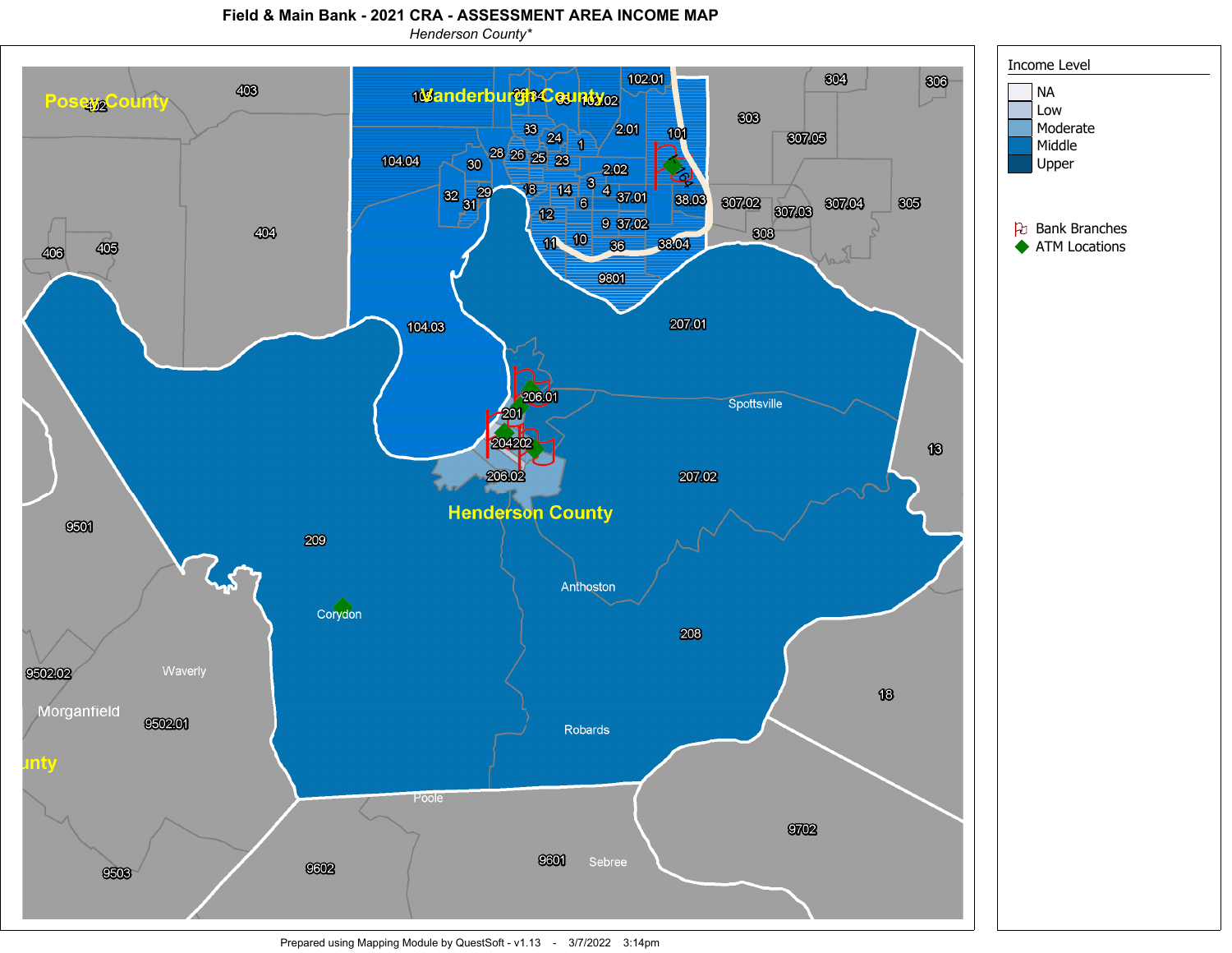

| <b>State</b><br>Code | <b>County</b><br>Code | <b>Tract</b><br>Code | <b>Tract</b><br><b>Income</b><br>Level | <b>Distressed or</b><br><b>Underserved</b><br><b>Tract</b> | <b>Tract</b><br><b>Median</b><br>Family<br><b>Income</b><br>$\%$ | <b>2021 FFIEC</b><br>Est.MSA/MD<br>non-<br><b>MSA/MD</b><br><b>Median</b><br><b>Family</b><br><b>Income</b> | 2021 Est.<br><b>Tract</b><br><b>Median</b><br>Family<br><b>Income</b> | <b>2015 Tract</b><br><b>Median</b><br>Family<br>Income | Tract<br><b>Population</b> | <b>Tract</b><br><b>Minority %</b> | <b>Minority</b><br><b>Population</b> | Owner<br><b>Occupied</b><br><b>Units</b> | 1- to $4-$<br>Family<br><b>Units</b> |
|----------------------|-----------------------|----------------------|----------------------------------------|------------------------------------------------------------|------------------------------------------------------------------|-------------------------------------------------------------------------------------------------------------|-----------------------------------------------------------------------|--------------------------------------------------------|----------------------------|-----------------------------------|--------------------------------------|------------------------------------------|--------------------------------------|
| 21                   | 101                   | 0201.00              | Moderate                               | No                                                         | 63.85                                                            | \$78,400                                                                                                    | \$50,058                                                              | \$39,330                                               | 1646                       | 24.06                             | 396                                  | 329                                      | 783                                  |
| 21                   | 101                   | 0202.00              | Moderate                               | No                                                         | 65.05                                                            | \$78,400                                                                                                    | \$50,999                                                              | \$40,071                                               | 1591                       | 17.91                             | 285                                  | 217                                      | 635                                  |
| 21                   | 101                   | 0203.00              | Moderate                               | <b>No</b>                                                  | 50.61                                                            | \$78,400                                                                                                    | \$39,678                                                              | \$31,176                                               | 1933                       | 36.68                             | 709                                  | 345                                      | 777                                  |
| 21                   | 101                   | 0204.00              | Low                                    | <b>No</b>                                                  | 45.47                                                            | \$78,400                                                                                                    | \$35,648                                                              | \$28,008                                               | 2440                       | 32.25                             | 787                                  | 446                                      | 1114                                 |
| 21                   | 101                   | 0205.00              | Moderate                               | No                                                         | 63.41                                                            | \$78,400                                                                                                    | \$49,713                                                              | \$39,063                                               | 2452                       | 17.82                             | 437                                  | 627                                      | 1065                                 |
| 21                   | 101                   | 0206.01              | Middle                                 | No                                                         | 88.61                                                            | \$78,400                                                                                                    | \$69,470                                                              | \$54,581                                               | 6753                       | 10.25                             | 692                                  | 1428                                     | 2154                                 |
| 21                   | 101                   | 0206.02              | Moderate                               | No                                                         | 75.60                                                            | \$78,400                                                                                                    | \$59,270                                                              | \$46,571                                               | 5482                       | 21.62                             | 1185                                 | 957                                      | 1641                                 |
| 21                   | 101                   | 0207.01              | Middle                                 | No                                                         | 111.44                                                           | \$78,400                                                                                                    | \$87,369                                                              | \$68,646                                               | 4975                       | 4.66                              | 232                                  | 1601                                     | 2235                                 |
| 21                   | 101                   | 0207.02              | Middle                                 | <b>No</b>                                                  | 115.61                                                           | \$78,400                                                                                                    | \$90,638                                                              | \$71,214                                               | 6913                       | 5.82                              | 402                                  | 2326                                     | 2775                                 |
| 21                   | 101                   | 0208.00              | Middle                                 | <b>No</b>                                                  | 109.78                                                           | \$78,400                                                                                                    | \$86,068                                                              | \$67,625                                               | 4761                       | 6.89                              | 328                                  | 1414                                     | 1768                                 |
| 21                   | 101                   | 0209.00              | Middle                                 | No                                                         | 99.80                                                            | \$78,400                                                                                                    | \$78,243                                                              | \$61,473                                               | 7450                       | 7.66                              | 571                                  | 2173                                     | 3034                                 |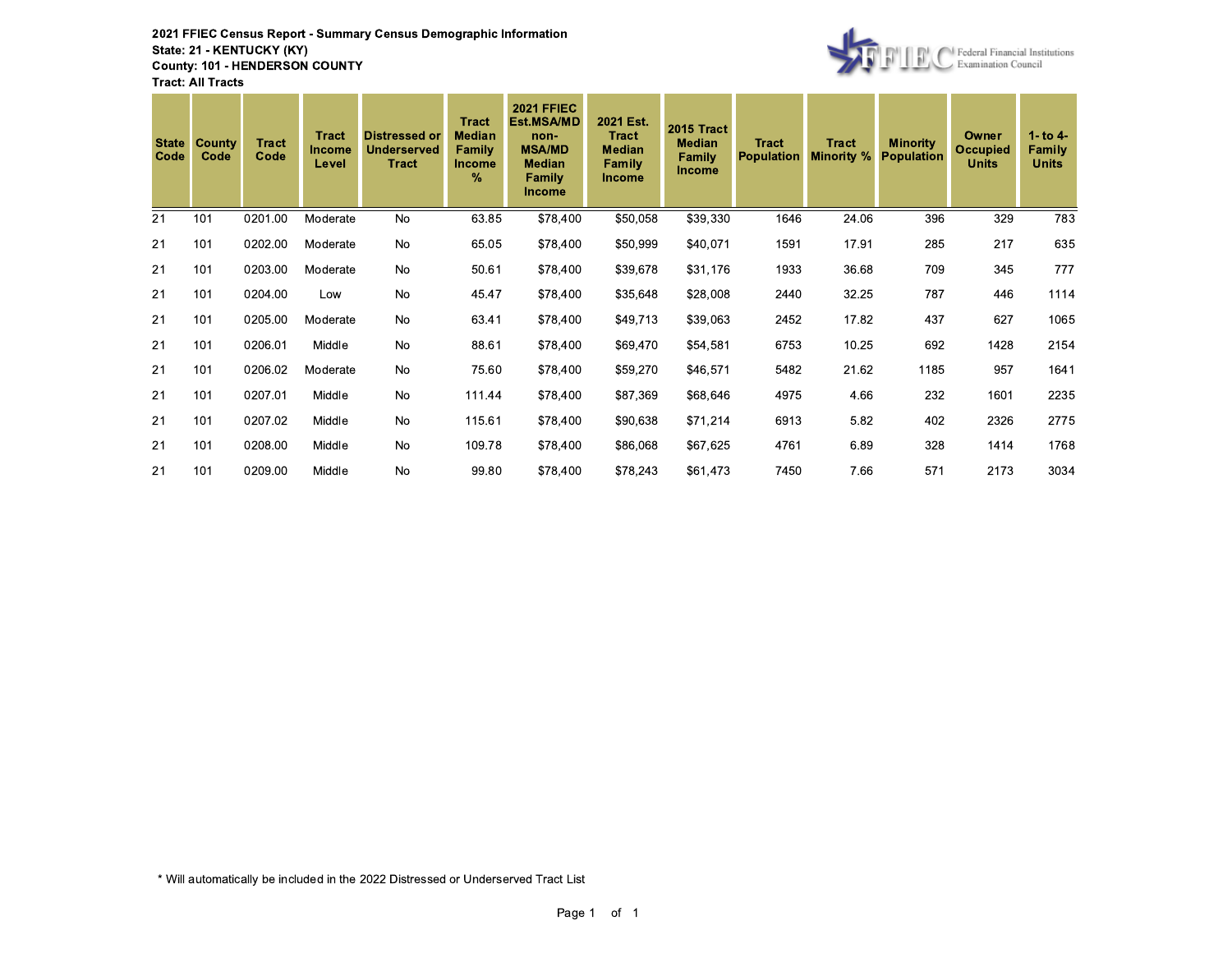## **Field & Main Bank - 2021 CRA - ASSESSMENT AREA INCOME MAP**

*Vanderburgh County*



Prepared using Mapping Module by QuestSoft - v1.13 - 3/7/2022 3:16pm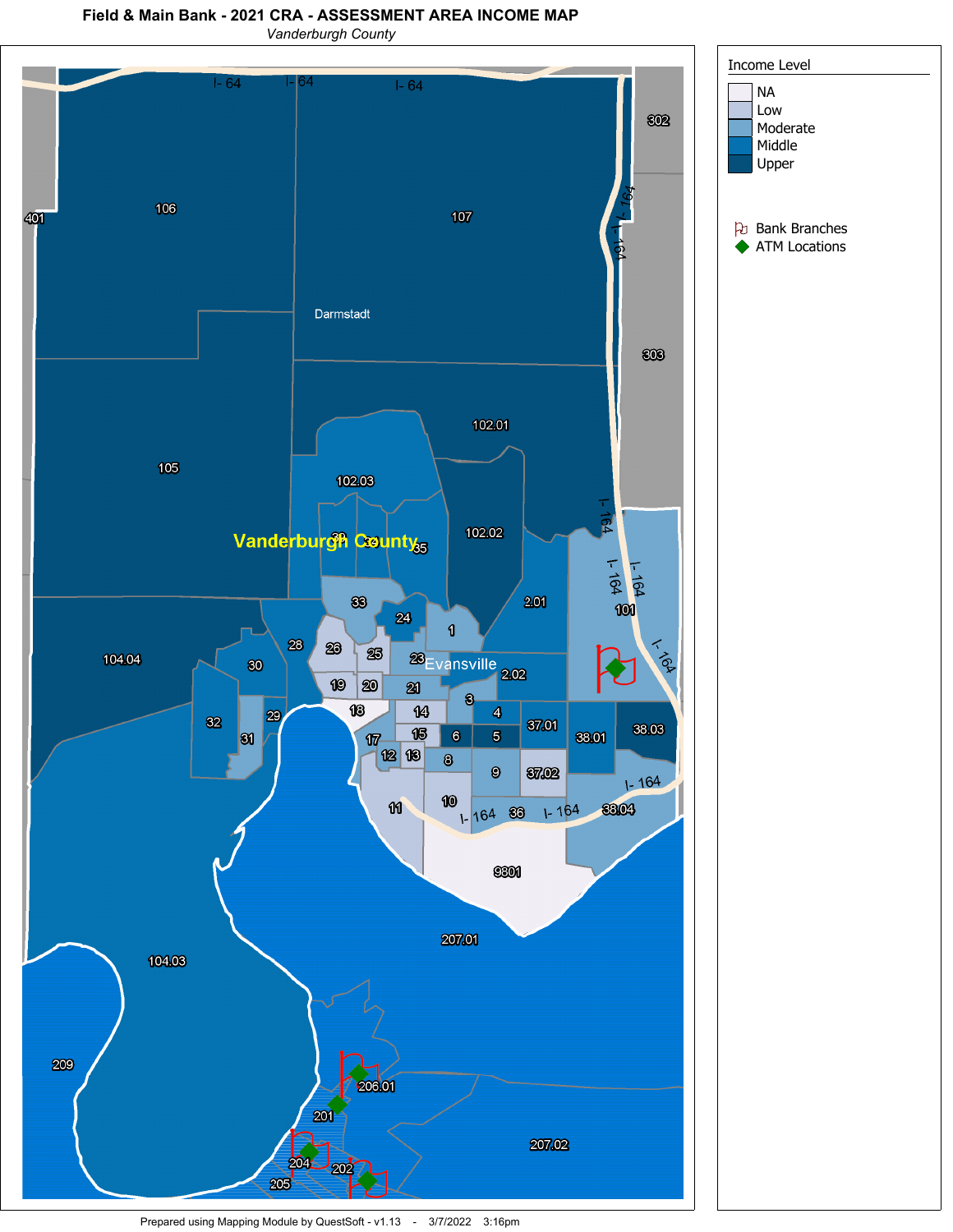2021 FFIEC Census Report - Summary Census Demographic Information State: 18 - INDIANA (IN) **County: 163 - VANDERBURGH COUNTY Tract: All Tracts** 



| <b>State</b><br>Code | County<br>Code | <b>Tract</b><br>Code | <b>Tract</b><br><b>Income</b><br>Level | <b>Distressed or</b><br><b>Underserved</b><br><b>Tract</b> | <b>Tract</b><br><b>Median</b><br>Family<br><b>Income</b><br>% | <b>2021 FFIEC</b><br>Est.MSA/MD<br>non-<br><b>MSA/MD</b><br><b>Median</b><br><b>Family</b><br>Income | 2021 Est.<br><b>Tract</b><br><b>Median</b><br>Family<br>Income | 2015 Tract<br><b>Median</b><br>Family<br><b>Income</b> | <b>Tract</b><br><b>Population Minority %</b> | <b>Tract</b> | <b>Minority</b><br><b>Population</b> | Owner<br><b>Occupied</b><br><b>Units</b> | 1- to 4-<br>Family<br><b>Units</b> |
|----------------------|----------------|----------------------|----------------------------------------|------------------------------------------------------------|---------------------------------------------------------------|------------------------------------------------------------------------------------------------------|----------------------------------------------------------------|--------------------------------------------------------|----------------------------------------------|--------------|--------------------------------------|------------------------------------------|------------------------------------|
| 18                   | 163            | 0001.00              | Moderate                               | <b>No</b>                                                  | 68.39                                                         | \$78,400                                                                                             | \$53,618                                                       | \$42,125                                               | 1893                                         | 4.07         | 77                                   | 514                                      | 875                                |
| 18                   | 163            | 0002.01              | Middle                                 | No                                                         | 106.20                                                        | \$78,400                                                                                             | \$83,261                                                       | \$65,417                                               | 7786                                         | 8.75         | 681                                  | 2531                                     | 3086                               |
| 18                   | 163            | 0002.02              | Middle                                 | No                                                         | 86.57                                                         | \$78,400                                                                                             | \$67,871                                                       | \$53,324                                               | 2171                                         | 13.59        | 295                                  | 607                                      | 967                                |
| 18                   | 163            | 0003.00              | Moderate                               | No                                                         | 66.96                                                         | \$78,400                                                                                             | \$52,497                                                       | \$41,250                                               | 3909                                         | 15.12        | 591                                  | 699                                      | 1234                               |
| 18                   | 163            | 0004.00              | Middle                                 | No                                                         | 103.31                                                        | \$78,400                                                                                             | \$80,995                                                       | \$63,636                                               | 2403                                         | 3.33         | 80                                   | 801                                      | 925                                |
| 18                   | 163            | 0005.00              | Upper                                  | No                                                         | 120.78                                                        | \$78,400                                                                                             | \$94,692                                                       | \$74,397                                               | 2182                                         | 13.06        | 285                                  | 688                                      | 913                                |
| 18                   | 163            | 0006.00              | Upper                                  | No                                                         | 132.01                                                        | \$78,400                                                                                             | \$103,496                                                      | \$81,316                                               | 2056                                         | 24.08        | 495                                  | 587                                      | 827                                |
| 18                   | 163            | 0008.00              | Moderate                               | No                                                         | 65.90                                                         | \$78,400                                                                                             | \$51,666                                                       | \$40,592                                               | 2698                                         | 29.32        | 791                                  | 777                                      | 1215                               |
| 18                   | 163            | 0009.00              | Moderate                               | No                                                         | 53.13                                                         | \$78,400                                                                                             | \$41,654                                                       | \$32,729                                               | 6106                                         | 25.78        | 1574                                 | 1412                                     | 2397                               |
| 18                   | 163            | 0010.00              | Low                                    | <b>No</b>                                                  | 48.78                                                         | \$78,400                                                                                             | \$38,244                                                       | \$30,052                                               | 4191                                         | 35.91        | 1505                                 | 857                                      | 1547                               |
| 18                   | 163            | 0011.00              | Low                                    | No                                                         | 40.12                                                         | \$78,400                                                                                             | \$31,454                                                       | \$24,714                                               | 2532                                         | 56.56        | 1432                                 | 538                                      | 944                                |
| 18                   | 163            | 0012.00              | Moderate                               | <b>No</b>                                                  | 64.01                                                         | \$78,400                                                                                             | \$50,184                                                       | \$39,432                                               | 1512                                         | 43.32        | 655                                  | 245                                      | 864                                |
| 18                   | 163            | 0013.00              | Low                                    | No                                                         | 49.50                                                         | \$78,400                                                                                             | \$38,808                                                       | \$30,491                                               | 1764                                         | 59.35        | 1047                                 | 406                                      | 1079                               |
| 18                   | 163            | 0014.00              | Low                                    | No                                                         | 44.30                                                         | \$78,400                                                                                             | \$34,731                                                       | \$27,292                                               | 2083                                         | 53.05        | 1105                                 | 328                                      | 909                                |
| 18                   | 163            | 0015.00              | Low                                    | No                                                         | 48.70                                                         | \$78,400                                                                                             | \$38,181                                                       | \$30,000                                               | 1972                                         | 69.93        | 1379                                 | 458                                      | 956                                |
| 18                   | 163            | 0017.00              | Moderate                               | No                                                         | 69.50                                                         | \$78,400                                                                                             | \$54,488                                                       | \$42,813                                               | 2228                                         | 40.66        | 906                                  | 254                                      | 571                                |
| 18                   | 163            | 0018.00              | Unknown                                | No                                                         | 0.00                                                          | \$78,400                                                                                             | \$0                                                            | $\$0$                                                  | 534                                          | 12.36        | 66                                   | 70                                       | 94                                 |
| 18                   | 163            | 0019.00              | Low                                    | No                                                         | 49.23                                                         | \$78,400                                                                                             | \$38,596                                                       | \$30,324                                               | 1102                                         | 23.77        | 262                                  | 156                                      | 561                                |
| 18                   | 163            | 0020.00              | Low                                    | No                                                         | 42.48                                                         | \$78,400                                                                                             | \$33,304                                                       | \$26,167                                               | 1053                                         | 14.72        | 155                                  | 90                                       | 356                                |
| 18                   | 163            | 0021.00              | Moderate                               | No                                                         | 51.50                                                         | \$78,400                                                                                             | \$40,376                                                       | \$31,726                                               | 2230                                         | 17.58        | 392                                  | 436                                      | 1163                               |
| 18                   | 163            | 0023.00              | Moderate                               | No                                                         | 67.41                                                         | \$78,400                                                                                             | \$52,849                                                       | \$41,523                                               | 2698                                         | 3.93         | 106                                  | 468                                      | 1290                               |
| 18                   | 163            | 0024.00              | Middle                                 | No                                                         | 84.16                                                         | \$78,400                                                                                             | \$65,981                                                       | \$51,842                                               | 3580                                         | 3.24         | 116                                  | 1029                                     | 1619                               |
| 18                   | 163            | 0025.00              | Low                                    | No                                                         | 42.92                                                         | \$78,400                                                                                             | \$33,649                                                       | \$26,438                                               | 2121                                         | 25.74        | 546                                  | 336                                      | 828                                |
| 18                   | 163            | 0026.00              | Low                                    | No                                                         | 44.51                                                         | \$78,400                                                                                             | \$34,896                                                       | \$27,422                                               | 3662                                         | 24.63        | 902                                  | 517                                      | 1437                               |
| 18                   | 163            | 0028.00              | Middle                                 | No                                                         | 89.21                                                         | \$78,400                                                                                             | \$69,941                                                       | \$54,954                                               | 2579                                         | 8.49         | 219                                  | 485                                      | 1049                               |
| 18                   | 163            | 0029.00              | Middle                                 | No                                                         | 91.09                                                         | \$78,400                                                                                             | \$71,415                                                       | \$56,111                                               | 1047                                         | 2.96         | 31                                   | 338                                      | 516                                |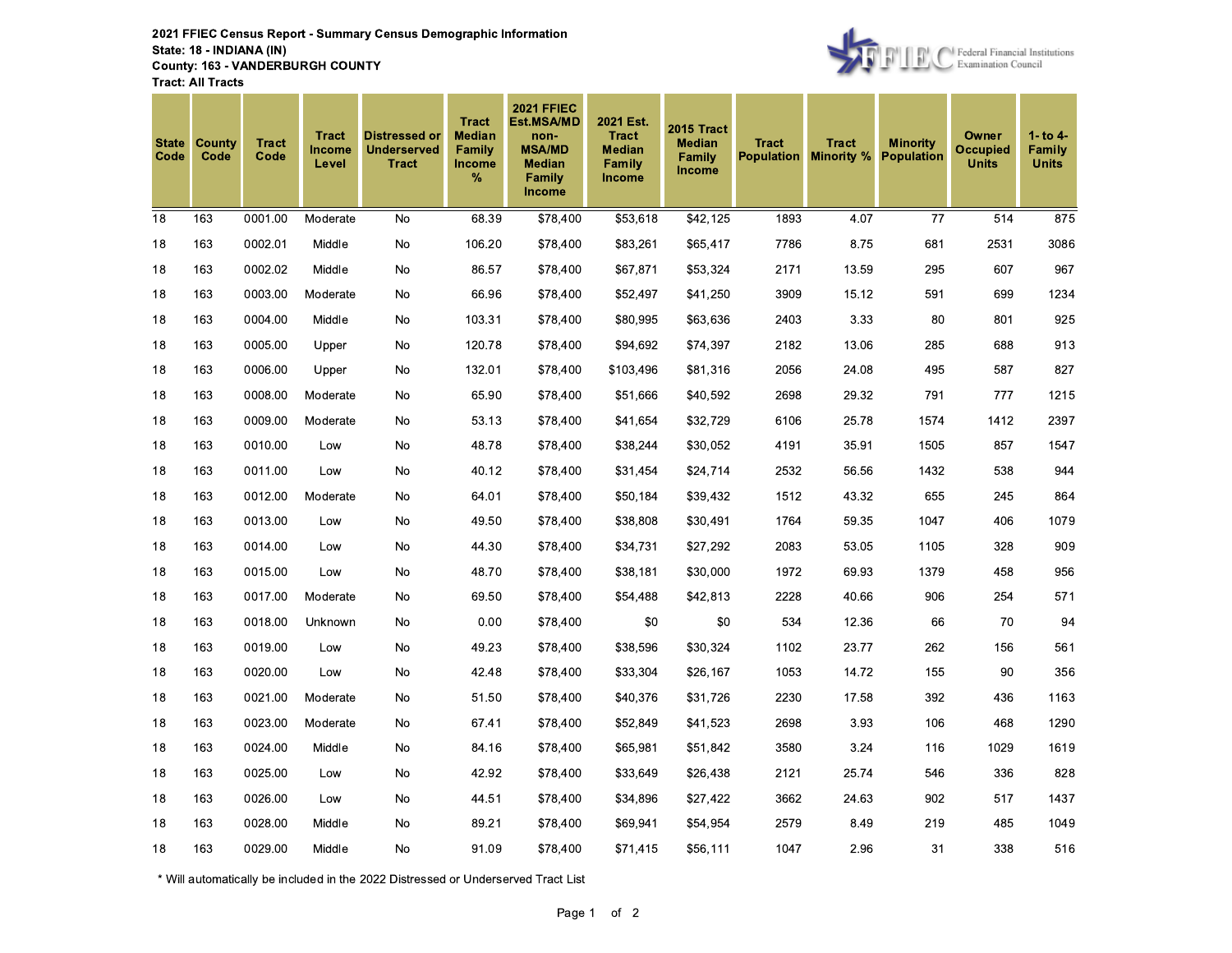| <b>State</b><br>Code | County<br>Code | <b>Tract</b><br>Code | <b>Tract</b><br>Income<br>Level | <b>Distressed or</b><br><b>Underserved</b><br><b>Tract</b> | <b>Tract</b><br><b>Median</b><br>Family<br><b>Income</b><br>% | <b>2021 FFIEC</b><br>Est.MSA/MD<br>non-<br><b>MSA/MD</b><br><b>Median</b><br>Family<br><b>Income</b> | 2021 Est.<br><b>Tract</b><br><b>Median</b><br>Family<br>Income | <b>2015 Tract</b><br><b>Median</b><br>Family<br><b>Income</b> | <b>Tract</b><br><b>Population</b> | <b>Tract</b><br><b>Minority %</b> | <b>Minority</b><br><b>Population</b> | <b>Owner</b><br><b>Occupied</b><br><b>Units</b> | $1 -$ to $4 -$<br>Family<br><b>Units</b> |
|----------------------|----------------|----------------------|---------------------------------|------------------------------------------------------------|---------------------------------------------------------------|------------------------------------------------------------------------------------------------------|----------------------------------------------------------------|---------------------------------------------------------------|-----------------------------------|-----------------------------------|--------------------------------------|-------------------------------------------------|------------------------------------------|
| 18                   | 163            | 0030.00              | Middle                          | <b>No</b>                                                  | 89.84                                                         | \$78,400                                                                                             | \$70,435                                                       | \$55,341                                                      | 4678                              | 0.56                              | 26                                   | 1304                                            | 1981                                     |
| 18                   | 163            | 0031.00              | Moderate                        | No                                                         | 76.61                                                         | \$78,400                                                                                             | \$60,062                                                       | \$47,188                                                      | 2798                              | 2.57                              | 72                                   | 793                                             | 1252                                     |
| 18                   | 163            | 0032.00              | Middle                          | No                                                         | 87.26                                                         | \$78,400                                                                                             | \$68,412                                                       | \$53,750                                                      | 4318                              | 4.91                              | 212                                  | 996                                             | 1459                                     |
| 18                   | 163            | 0033.00              | Moderate                        | <b>No</b>                                                  | 63.26                                                         | \$78,400                                                                                             | \$49,596                                                       | \$38,967                                                      | 3683                              | 11.87                             | 437                                  | 682                                             | 1266                                     |
| 18                   | 163            | 0034.00              | Middle                          | No                                                         | 96.00                                                         | \$78,400                                                                                             | \$75,264                                                       | \$59,137                                                      | 2936                              | 1.29                              | 38                                   | 1166                                            | 1300                                     |
| 18                   | 163            | 0035.00              | Middle                          | No                                                         | 100.16                                                        | \$78,400                                                                                             | \$78,525                                                       | \$61,696                                                      | 3124                              | 13.86                             | 433                                  | 951                                             | 1039                                     |
| 18                   | 163            | 0036.00              | Moderate                        | No                                                         | 60.36                                                         | \$78,400                                                                                             | \$47,322                                                       | \$37,184                                                      | 4397                              | 25.31                             | 1113                                 | 904                                             | 1818                                     |
| 18                   | 163            | 0037.01              | Middle                          | No                                                         | 98.79                                                         | \$78,400                                                                                             | \$77,451                                                       | \$60,855                                                      | 1854                              | 15.97                             | 296                                  | 571                                             | 696                                      |
| 18                   | 163            | 0037.02              | Low                             | No                                                         | 49.47                                                         | \$78,400                                                                                             | \$38,784                                                       | \$30,475                                                      | 4933                              | 35.13                             | 1733                                 | 755                                             | 1403                                     |
| 18                   | 163            | 0038.01              | Middle                          | No                                                         | 91.92                                                         | \$78,400                                                                                             | \$72,065                                                       | \$56,622                                                      | 5138                              | 14.15                             | 727                                  | 1126                                            | 1571                                     |
| 18                   | 163            | 0038.03              | Upper                           | No                                                         | 127.61                                                        | \$78,400                                                                                             | \$100,046                                                      | \$78,603                                                      | 5062                              | 7.59                              | 384                                  | 1682                                            | 2001                                     |
| 18                   | 163            | 0038.04              | Moderate                        | No                                                         | 67.93                                                         | \$78,400                                                                                             | \$53,257                                                       | \$41,844                                                      | 6160                              | 22.66                             | 1396                                 | 1659                                            | 2061                                     |
| 18                   | 163            | 0039.00              | Middle                          | No                                                         | 96.26                                                         | \$78,400                                                                                             | \$75,468                                                       | \$59,292                                                      | 3307                              | 10.92                             | 361                                  | 809                                             | 1069                                     |
| 18                   | 163            | 0101.00              | Moderate                        | No                                                         | 64.43                                                         | \$78,400                                                                                             | \$50,513                                                       | \$39,688                                                      | 6200                              | 19.55                             | 1212                                 | 359                                             | 974                                      |
| 18                   | 163            | 0102.01              | Upper                           | No                                                         | 163.16                                                        | \$78,400                                                                                             | \$127,917                                                      | \$100,504                                                     | 10934                             | 11.15                             | 1219                                 | 3893                                            | 4098                                     |
| 18                   | 163            | 0102.02              | Upper                           | No                                                         | 123.32                                                        | \$78,400                                                                                             | \$96,683                                                       | \$75,962                                                      | 3126                              | 11.16                             | 349                                  | 1142                                            | 1369                                     |
| 18                   | 163            | 0102.03              | Middle                          | No                                                         | 98.92                                                         | \$78,400                                                                                             | \$77,553                                                       | \$60,933                                                      | 9049                              | 5.30                              | 480                                  | 2912                                            | 3521                                     |
| 18                   | 163            | 0104.03              | Middle                          | No                                                         | 110.06                                                        | \$78,400                                                                                             | \$86,287                                                       | \$67,792                                                      | 6181                              | 8.02                              | 496                                  | 1050                                            | 1367                                     |
| 18                   | 163            | 0104.04              | Upper                           | No                                                         | 157.87                                                        | \$78,400                                                                                             | \$123,770                                                      | \$97,244                                                      | 7044                              | 4.76                              | 335                                  | 2321                                            | 2618                                     |
| 18                   | 163            | 0105.00              | Upper                           | No                                                         | 132.20                                                        | \$78,400                                                                                             | \$103,645                                                      | \$81,431                                                      | 7626                              | 1.01                              | 77                                   | 2726                                            | 3103                                     |
| 18                   | 163            | 0106.00              | Upper                           | No                                                         | 142.59                                                        | \$78,400                                                                                             | \$111,791                                                      | \$87,833                                                      | 1920                              | 3.07                              | 59                                   | 650                                             | 679                                      |
| 18                   | 163            | 0107.00              | Upper                           | No                                                         | 145.47                                                        | \$78,400                                                                                             | \$114,048                                                      | \$89,605                                                      | 8745                              | 9.50                              | 831                                  | 2876                                            | 3385                                     |
| 18                   | 163            | 9801.00              | Unknown                         | No                                                         | 0.00                                                          | \$78,400                                                                                             | \$0                                                            | \$0                                                           | $\pmb{0}$                         | 0.00                              | $\pmb{0}$                            | 0                                               | $\pmb{0}$                                |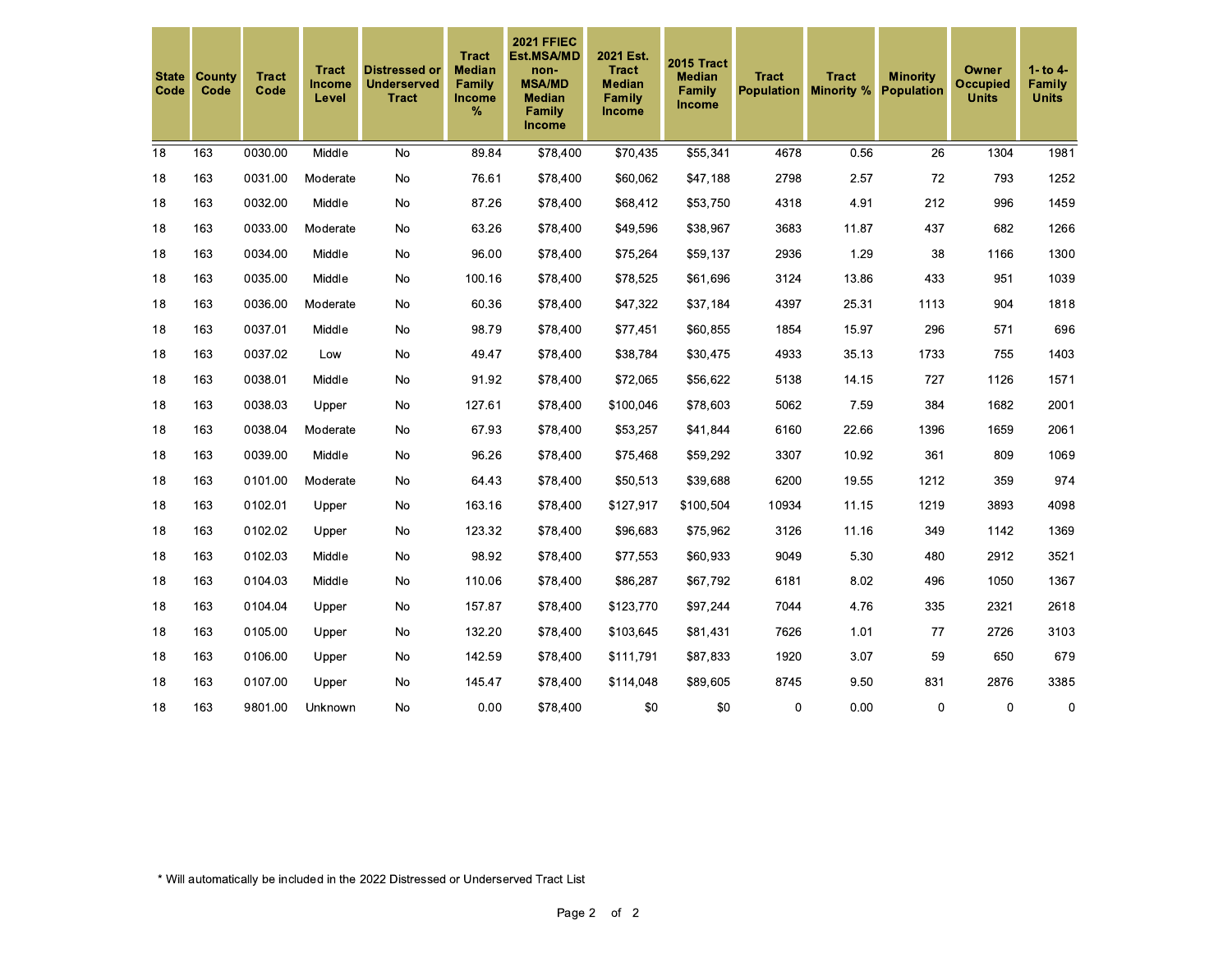**Field & Main Bank - 2021 CRA - ASSESSMENT AREA INCOME MAP**





Prepared using Mapping Module by QuestSoft - v1.13 - 3/7/2022 3:16pm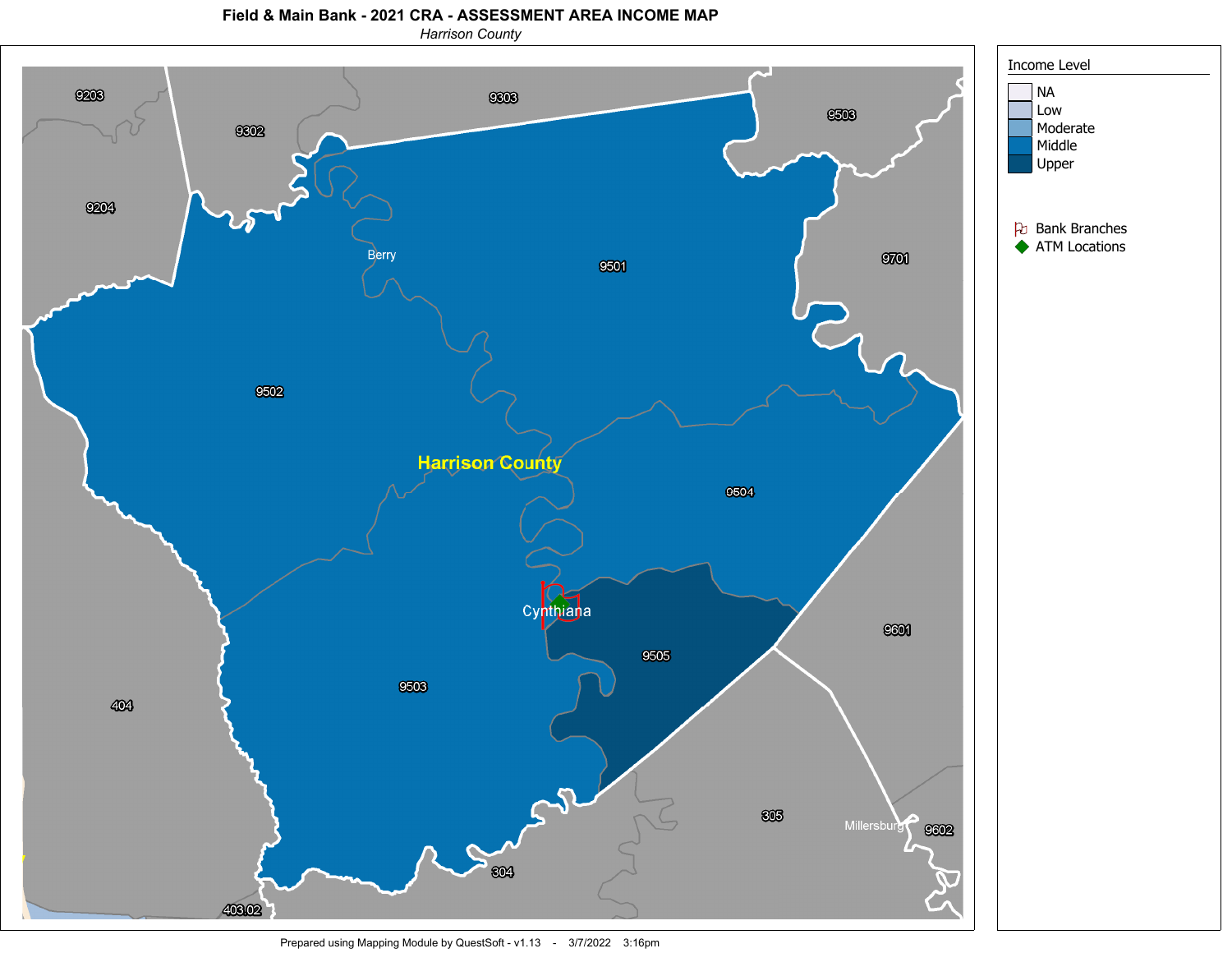2021 FFIEC Census Report - Summary Census Demographic Information State: 21 - KENTUCKY (KY) **County: 097 - HARRISON COUNTY Tract: All Tracts** 



| <b>State</b><br>Code | County<br>Code | <b>Tract</b><br>Code | <b>Tract</b><br><b>Income</b><br>Level | <b>Distressed or</b><br>Underserved<br>Tract | <b>Tract</b><br><b>Median</b><br>Family<br><b>Income</b><br>% | <b>2021 FFIEC</b><br><b>Est.MSA/MD</b><br>non-<br><b>MSA/MD</b><br><b>Median</b><br>Family<br><b>Income</b> | 2021 Est.<br><b>Tract</b><br><b>Median</b><br>Family<br><b>Income</b> | 2015 Tract<br><b>Median</b><br>Family<br><b>Income</b> | <b>Tract</b><br><b>Population</b> | Tract<br><b>Minority %</b> | <b>Minority</b><br><b>Population</b> | <b>Owner</b><br><b>Occupied</b><br><b>Units</b> | 1- to $4-$<br>Family<br><b>Units</b> |
|----------------------|----------------|----------------------|----------------------------------------|----------------------------------------------|---------------------------------------------------------------|-------------------------------------------------------------------------------------------------------------|-----------------------------------------------------------------------|--------------------------------------------------------|-----------------------------------|----------------------------|--------------------------------------|-------------------------------------------------|--------------------------------------|
| 21                   | 097            | 9501.00              | Middle                                 | No                                           | 116.14                                                        | \$52,600                                                                                                    | \$61.090                                                              | \$53,409                                               | 2999                              | 6.37                       | 191                                  | 883                                             | 1221                                 |
| 21                   | 097            | 9502.00              | Middle                                 | No                                           | 119.14                                                        | \$52,600                                                                                                    | \$62,668                                                              | \$54,792                                               | 2539                              | 0.98                       | 25                                   | 661                                             | 1176                                 |
| 21                   | 097            | 9503.00              | Middle                                 | No                                           | 94.47                                                         | \$52,600                                                                                                    | \$49,691                                                              | \$43,447                                               | 5406                              | 6.29                       | 340                                  | 1280                                            | 2352                                 |
| 21                   | 097            | 9504.00              | Middle                                 | No                                           | 87.74                                                         | \$52,600                                                                                                    | \$46,151                                                              | \$40,350                                               | 3080                              | 12.27                      | 378                                  | 783                                             | 1300                                 |
| 21                   | 097            | 9505.00              | Upper                                  | No                                           | 133.43                                                        | \$52,600                                                                                                    | \$70,184                                                              | \$61,360                                               | 4624                              | 4.65                       | 215                                  | 1184                                            | 1837                                 |
| 21                   | 097            | 9999.99              | Middle                                 | No                                           | 105.52                                                        | \$52,600                                                                                                    | \$55,504                                                              | \$48,526                                               | 18648                             | 6.16                       | 1149                                 | 4791                                            | 7886                                 |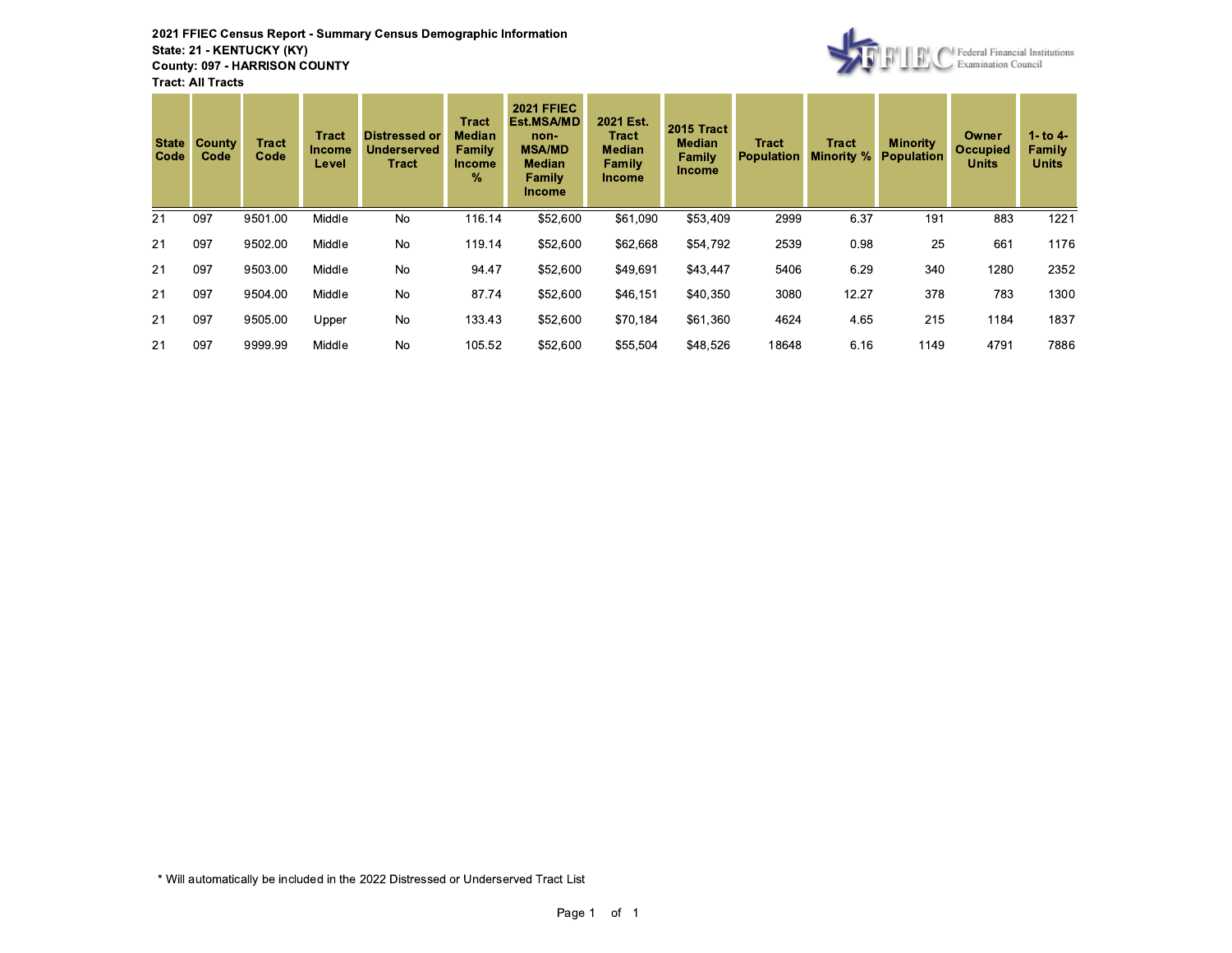## **Field & Main Bank - 2021 CRA - ASSESSMENT AREA INCOME MAP**

*Fayette County*

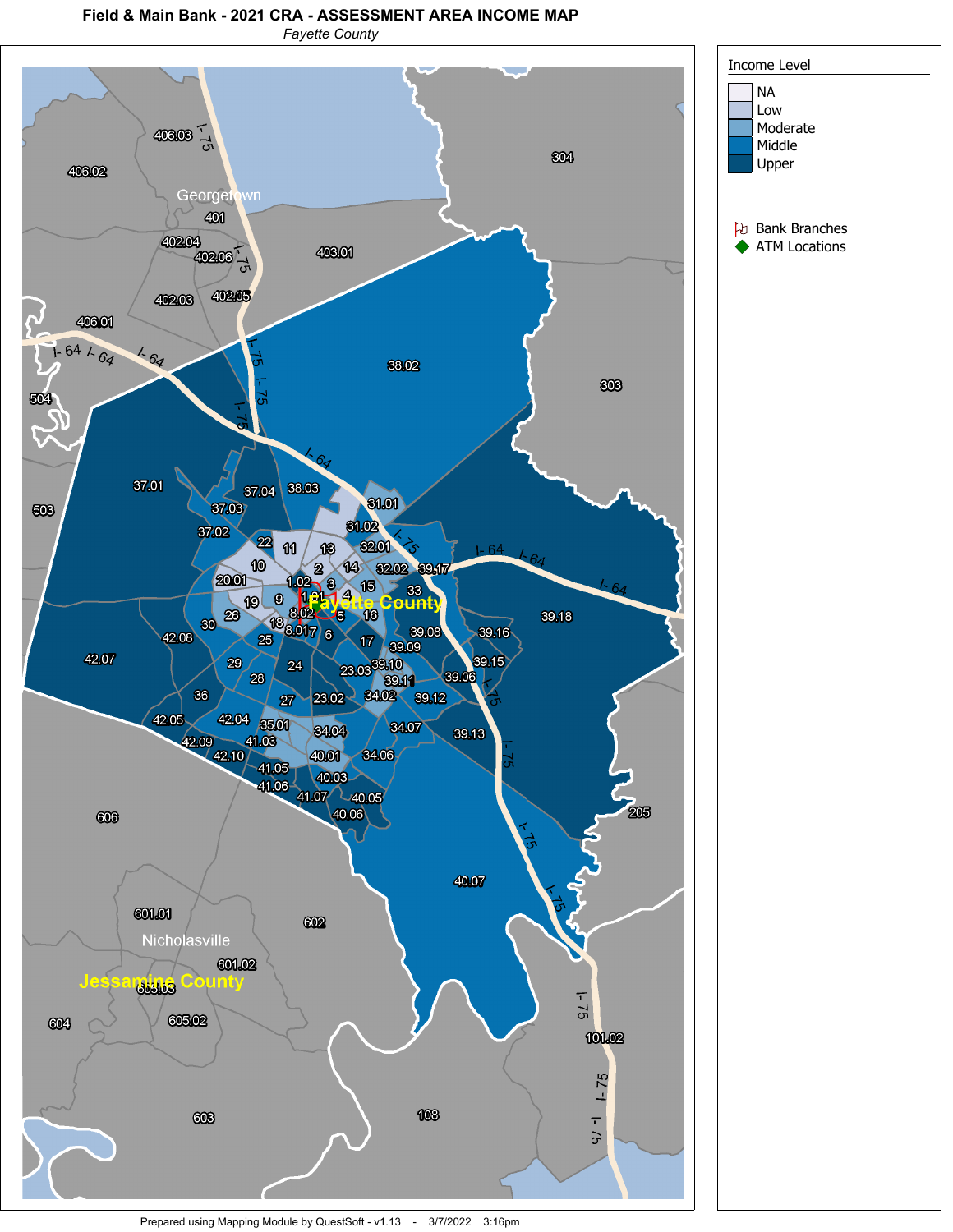

| <b>State</b><br>Code | County<br>Code | <b>Tract</b><br>Code | <b>Tract</b><br><b>Income</b><br>Level | <b>Distressed or</b><br><b>Underserved</b><br><b>Tract</b> | <b>Tract</b><br><b>Median</b><br>Family<br><b>Income</b><br>% | <b>2021 FFIEC</b><br>Est.MSA/MD<br>non-<br><b>MSA/MD</b><br><b>Median</b><br>Family<br><b>Income</b> | 2021 Est.<br><b>Tract</b><br><b>Median</b><br><b>Family</b><br><b>Income</b> | 2015 Tract<br><b>Median</b><br><b>Family</b><br><b>Income</b> | <b>Tract</b><br><b>Population</b> | <b>Tract</b><br><b>Minority %</b> | <b>Minority</b><br><b>Population</b> | Owner<br><b>Occupied</b><br><b>Units</b> | $1 -$ to $4 -$<br>Family<br><b>Units</b> |
|----------------------|----------------|----------------------|----------------------------------------|------------------------------------------------------------|---------------------------------------------------------------|------------------------------------------------------------------------------------------------------|------------------------------------------------------------------------------|---------------------------------------------------------------|-----------------------------------|-----------------------------------|--------------------------------------|------------------------------------------|------------------------------------------|
| 21                   | 067            | 0001.01              | Middle                                 | No                                                         | 102.22                                                        | \$75,500                                                                                             | \$77,176                                                                     | \$68,289                                                      | 3296                              | 25.30                             | 834                                  | 297                                      | 692                                      |
| 21                   | 067            | 0001.02              | Upper                                  | No                                                         | 150.01                                                        | \$75,500                                                                                             | \$113,258                                                                    | \$100,208                                                     | 1904                              | 22.74                             | 433                                  | 321                                      | 509                                      |
| 21                   | 067            | 0002.00              | Low                                    | No                                                         | 49.35                                                         | \$75,500                                                                                             | \$37,259                                                                     | \$32,969                                                      | 3719                              | 42.27                             | 1572                                 | 393                                      | 1045                                     |
| 21                   | 067            | 0003.00              | Moderate                               | No                                                         | 51.16                                                         | \$75,500                                                                                             | \$38,626                                                                     | \$34,177                                                      | 3059                              | 72.28                             | 2211                                 | 482                                      | 1515                                     |
| 21                   | 067            | 0004.00              | Low                                    | No                                                         | 25.05                                                         | \$75,500                                                                                             | \$18,913                                                                     | \$16,736                                                      | 1791                              | 64.82                             | 1161                                 | 217                                      | 695                                      |
| 21                   | 067            | 0005.00              | Middle                                 | No                                                         | 99.05                                                         | \$75,500                                                                                             | \$74,783                                                                     | \$66,172                                                      | 3323                              | 3.64                              | 121                                  | 1106                                     | 1581                                     |
| 21                   | 067            | 0006.00              | Upper                                  | No                                                         | 158.12                                                        | \$75,500                                                                                             | \$119,381                                                                    | \$105,625                                                     | 4436                              | 0.56                              | 25                                   | 1216                                     | 1817                                     |
| 21                   | 067            | 0007.00              | Middle                                 | No                                                         | 81.39                                                         | \$75,500                                                                                             | \$61,449                                                                     | \$54,375                                                      | 2391                              | 17.06                             | 408                                  | 334                                      | 917                                      |
| 21                   | 067            | 0008.01              | Middle                                 | No                                                         | 84.20                                                         | \$75,500                                                                                             | \$63,571                                                                     | \$56,250                                                      | 3829                              | 24.65                             | 944                                  | 6                                        | 34                                       |
| 21                   | 067            | 0008.02              | Moderate                               | No                                                         | 70.28                                                         | \$75,500                                                                                             | \$53,061                                                                     | \$46,953                                                      | 4173                              | 22.57                             | 942                                  | 59                                       | 432                                      |
| 21                   | 067            | 0009.00              | Moderate                               | No                                                         | 63.07                                                         | \$75,500                                                                                             | \$47,618                                                                     | \$42,132                                                      | 6219                              | 30.62                             | 1904                                 | 216                                      | 604                                      |
| 21                   | 067            | 0010.00              | Low                                    | No                                                         | 38.62                                                         | \$75,500                                                                                             | \$29,158                                                                     | \$25,801                                                      | 1576                              | 36.99                             | 583                                  | 219                                      | 508                                      |
| 21                   | 067            | 0011.00              | Low                                    | No                                                         | 39.50                                                         | \$75,500                                                                                             | \$29,823                                                                     | \$26,389                                                      | 4957                              | 79.89                             | 3960                                 | 928                                      | 1926                                     |
| 21                   | 067            | 0013.00              | Low                                    | No                                                         | 32.91                                                         | \$75,500                                                                                             | \$24,847                                                                     | \$21,988                                                      | 2332                              | 60.81                             | 1418                                 | 297                                      | 614                                      |
| 21                   | 067            | 0014.00              | Low                                    | No                                                         | 48.09                                                         | \$75,500                                                                                             | \$36,308                                                                     | \$32,125                                                      | 2451                              | 41.94                             | 1028                                 | 497                                      | 1116                                     |
| 21                   | 067            | 0015.00              | Moderate                               | No                                                         | 66.24                                                         | \$75,500                                                                                             | \$50,011                                                                     | \$44,250                                                      | 2146                              | 30.57                             | 656                                  | 592                                      | 884                                      |
| 21                   | 067            | 0016.00              | Moderate                               | No                                                         | 55.92                                                         | \$75,500                                                                                             | \$42,220                                                                     | \$37,355                                                      | 2561                              | 37.33                             | 956                                  | 452                                      | 922                                      |
| 21                   | 067            | 0017.00              | Upper                                  | No                                                         | 126.82                                                        | \$75,500                                                                                             | \$95,749                                                                     | \$84,722                                                      | 2055                              | 9.05                              | 186                                  | 641                                      | 1051                                     |
| 21                   | 067            | 0018.00              | Low                                    | No                                                         | 23.53                                                         | \$75,500                                                                                             | \$17,765                                                                     | \$15,720                                                      | 2927                              | 21.73                             | 636                                  | 68                                       | 455                                      |
| 21                   | 067            | 0019.00              | Low                                    | No                                                         | 26.51                                                         | \$75,500                                                                                             | \$20,015                                                                     | \$17,713                                                      | 4992                              | 35.30                             | 1762                                 | 323                                      | 914                                      |
| 21                   | 067            | 0020.01              | Low                                    | No                                                         | 40.06                                                         | \$75,500                                                                                             | \$30,245                                                                     | \$26,761                                                      | 5188                              | 65.29                             | 3387                                 | 566                                      | 1115                                     |
| 21                   | 067            | 0020.02              | Middle                                 | No                                                         | 85.42                                                         | \$75,500                                                                                             | \$64,492                                                                     | \$57,065                                                      | 2465                              | 52.09                             | 1284                                 | 515                                      | 691                                      |
| 21                   | 067            | 0022.00              | Middle                                 | No                                                         | 104.70                                                        | \$75,500                                                                                             | \$79,049                                                                     | \$69,943                                                      | 1735                              | 27.78                             | 482                                  | 373                                      | 620                                      |
| 21                   | 067            | 0023.02              | Upper                                  | No                                                         | 139.44                                                        | \$75,500                                                                                             | \$105,277                                                                    | \$93,150                                                      | 5373                              | 12.90                             | 693                                  | 1321                                     | 2036                                     |
| 21                   | 067            | 0023.03              | Middle                                 | No                                                         | 117.37                                                        | \$75,500                                                                                             | \$88,614                                                                     | \$78,404                                                      | 4344                              | 23.99                             | 1042                                 | 824                                      | 1220                                     |
| 21                   | 067            | 0023.04              | Upper                                  | No                                                         | 223.70                                                        | \$75,500                                                                                             | \$168,894                                                                    | \$149,432                                                     | 2166                              | 4.57                              | 99                                   | 750                                      | 835                                      |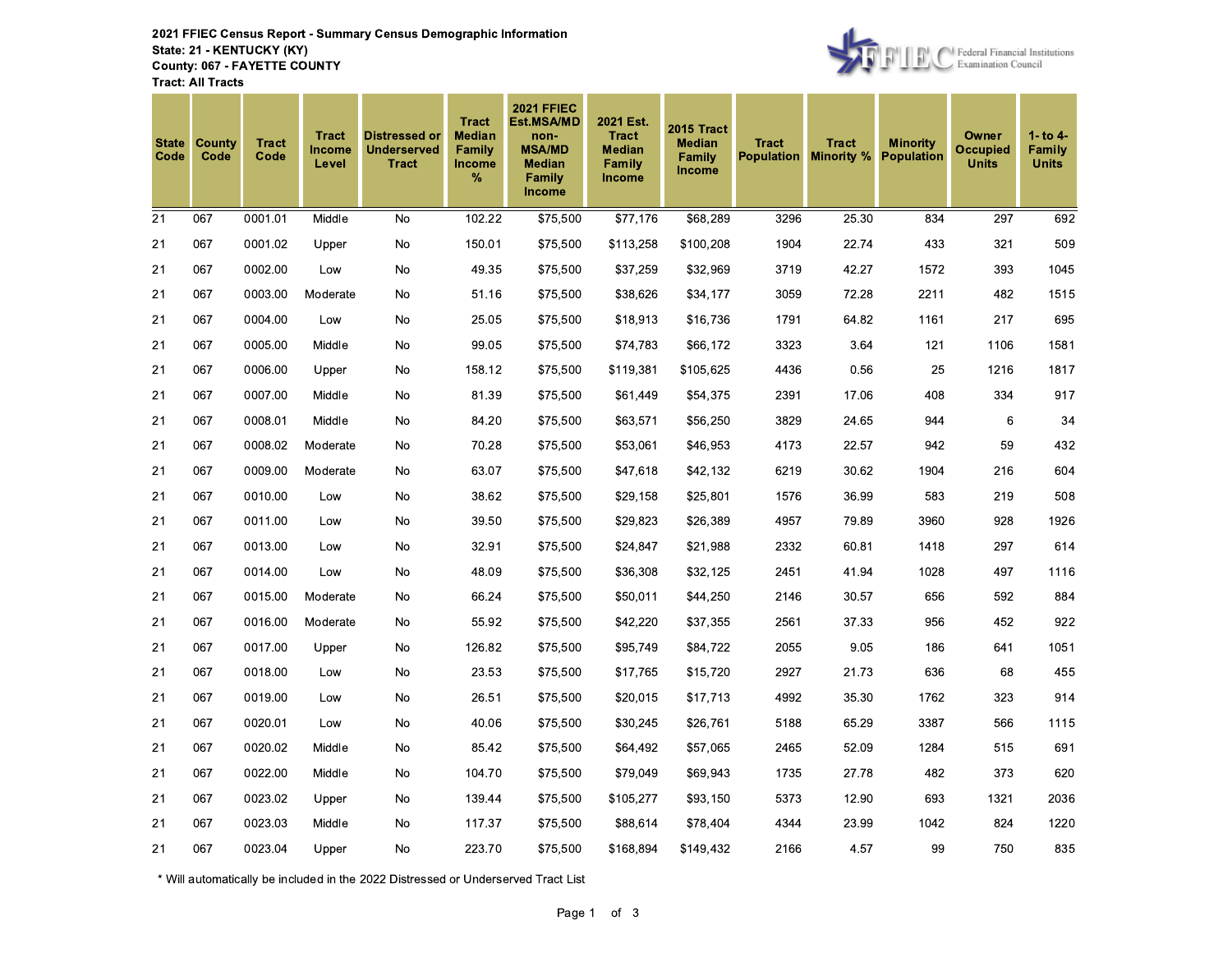| <b>State</b><br>Code | County<br>Code | <b>Tract</b><br>Code | <b>Tract</b><br>Income<br>Level | <b>Distressed or</b><br><b>Underserved</b><br><b>Tract</b> | <b>Tract</b><br><b>Median</b><br>Family<br><b>Income</b><br>% | <b>2021 FFIEC</b><br><b>Est.MSA/MD</b><br>non-<br><b>MSA/MD</b><br><b>Median</b><br><b>Family</b><br>Income | 2021 Est.<br><b>Tract</b><br><b>Median</b><br>Family<br><b>Income</b> | <b>2015 Tract</b><br><b>Median</b><br>Family<br><b>Income</b> | <b>Tract</b> | <b>Tract</b><br><b>Population Minority %</b> | <b>Minority</b><br><b>Population</b> | Owner<br><b>Occupied</b><br><b>Units</b> | $1 -$ to $4 -$<br>Family<br><b>Units</b> |
|----------------------|----------------|----------------------|---------------------------------|------------------------------------------------------------|---------------------------------------------------------------|-------------------------------------------------------------------------------------------------------------|-----------------------------------------------------------------------|---------------------------------------------------------------|--------------|----------------------------------------------|--------------------------------------|------------------------------------------|------------------------------------------|
| 21                   | 067            | 0024.00              | Upper                           | No                                                         | 154.56                                                        | \$75,500                                                                                                    | \$116,693                                                             | \$103,250                                                     | 4157         | 18.45                                        | 767                                  | 1095                                     | 1419                                     |
| 21                   | 067            | 0025.00              | Middle                          | No                                                         | 117.31                                                        | \$75,500                                                                                                    | \$88,569                                                              | \$78,365                                                      | 3786         | 4.23                                         | 160                                  | 740                                      | 1446                                     |
| 21                   | 067            | 0026.00              | Moderate                        | No                                                         | 74.85                                                         | \$75,500                                                                                                    | \$56,512                                                              | \$50,000                                                      | 5060         | 14.41                                        | 729                                  | 1264                                     | 1882                                     |
| 21                   | 067            | 0027.00              | Middle                          | No                                                         | 93.44                                                         | \$75,500                                                                                                    | \$70,547                                                              | \$62,423                                                      | 3930         | 17.46                                        | 686                                  | 893                                      | 1072                                     |
| 21                   | 067            | 0028.00              | Middle                          | No                                                         | 109.41                                                        | \$75,500                                                                                                    | \$82,605                                                              | \$73,092                                                      | 3699         | 15.76                                        | 583                                  | 1293                                     | 1720                                     |
| 21                   | 067            | 0029.00              | Middle                          | No                                                         | 95.30                                                         | \$75,500                                                                                                    | \$71,952                                                              | \$63,663                                                      | 4215         | 10.37                                        | 437                                  | 1467                                     | 1941                                     |
| 21                   | 067            | 0030.00              | Middle                          | No                                                         | 108.66                                                        | \$75,500                                                                                                    | \$82,038                                                              | \$72,586                                                      | 6217         | 23.74                                        | 1476                                 | 1380                                     | 2021                                     |
| 21                   | 067            | 0031.01              | Moderate                        | No                                                         | 65.64                                                         | \$75,500                                                                                                    | \$49,558                                                              | \$43,854                                                      | 2811         | 26.50                                        | 745                                  | 715                                      | 972                                      |
| 21                   | 067            | 0031.02              | Middle                          | No                                                         | 90.60                                                         | \$75,500                                                                                                    | \$68,403                                                              | \$60,527                                                      | 2357         | 51.29                                        | 1209                                 | 775                                      | 1117                                     |
| 21                   | 067            | 0032.01              | Moderate                        | No                                                         | 68.67                                                         | \$75,500                                                                                                    | \$51,846                                                              | \$45,875                                                      | 1825         | 22.14                                        | 404                                  | 467                                      | 734                                      |
| 21                   | 067            | 0032.02              | Moderate                        | No                                                         | 59.75                                                         | \$75,500                                                                                                    | \$45,111                                                              | \$39,915                                                      | 6107         | 25.90                                        | 1582                                 | 1413                                     | 2214                                     |
| 21                   | 067            | 0033.00              | Upper                           | No                                                         | 120.02                                                        | \$75,500                                                                                                    | \$90,615                                                              | \$80,179                                                      | 2651         | 28.78                                        | 763                                  | 752                                      | 1085                                     |
| 21                   | 067            | 0034.02              | Moderate                        | No                                                         | 52.96                                                         | \$75,500                                                                                                    | \$39,985                                                              | \$35,383                                                      | 5118         | 37.16                                        | 1902                                 | 951                                      | 1751                                     |
| 21                   | 067            | 0034.04              | Moderate                        | No                                                         | 55.35                                                         | \$75,500                                                                                                    | \$41,789                                                              | \$36,974                                                      | 4213         | 39.71                                        | 1673                                 | 832                                      | 1199                                     |
| 21                   | 067            | 0034.05              | Middle                          | No                                                         | 89.63                                                         | \$75,500                                                                                                    | \$67,671                                                              | \$59,876                                                      | 5944         | 31.70                                        | 1884                                 | 1204                                     | 2032                                     |
| 21                   | 067            | 0034.06              | Middle                          | No                                                         | 80.88                                                         | \$75,500                                                                                                    | \$61,064                                                              | \$54,032                                                      | 6741         | 20.53                                        | 1384                                 | 1800                                     | 2827                                     |
| 21                   | 067            | 0034.07              | Middle                          | No                                                         | 105.42                                                        | \$75,500                                                                                                    | \$79,592                                                              | \$70,426                                                      | 3556         | 28.57                                        | 1016                                 | 830                                      | 1306                                     |
| 21                   | 067            | 0035.01              | Moderate                        | No                                                         | 71.47                                                         | \$75,500                                                                                                    | \$53,960                                                              | \$47,746                                                      | 3998         | 25.59                                        | 1023                                 | 745                                      | 1277                                     |
| 21                   | 067            | 0035.03              | Moderate                        | No                                                         | 67.60                                                         | \$75,500                                                                                                    | \$51,038                                                              | \$45,160                                                      | 2405         | 20.33                                        | 489                                  | 316                                      | 588                                      |
| 21                   | 067            | 0035.04              | Moderate                        | No                                                         | 62.25                                                         | \$75,500                                                                                                    | \$46,999                                                              | \$41,584                                                      | 3700         | 46.38                                        | 1716                                 | 300                                      | 944                                      |
| 21                   | 067            | 0036.00              | Upper                           | No                                                         | 151.82                                                        | \$75,500                                                                                                    | \$114,624                                                             | \$101,418                                                     | 4431         | 9.32                                         | 413                                  | 1490                                     | 1753                                     |
| 21                   | 067            | 0037.01              | Upper                           | No                                                         | 161.70                                                        | \$75,500                                                                                                    | \$122,084                                                             | \$108,021                                                     | 3769         | 37.62                                        | 1418                                 | 362                                      | 498                                      |
| 21                   | 067            | 0037.02              | Middle                          | No                                                         | 105.66                                                        | \$75,500                                                                                                    | \$79,773                                                              | \$70,585                                                      | 4481         | 35.57                                        | 1594                                 | 858                                      | 1310                                     |
| 21                   | 067            | 0037.03              | Middle                          | No                                                         | 116.41                                                        | \$75,500                                                                                                    | \$87,890                                                              | \$77,768                                                      | 5026         | 21.51                                        | 1081                                 | 1719                                     | 2090                                     |
| 21                   | 067            | 0037.04              | Upper                           | No                                                         | 134.19                                                        | \$75,500                                                                                                    | \$101,313                                                             | \$89,643                                                      | 4358         | 33.57                                        | 1463                                 | 1137                                     | 1754                                     |
| 21                   | 067            | 0038.02              | Middle                          | No                                                         | 111.02                                                        | \$75,500                                                                                                    | \$83,820                                                              | \$74,167                                                      | 2060         | 23.93                                        | 493                                  | 529                                      | 960                                      |
| 21                   | 067            | 0038.03              | Middle                          | No                                                         | 97.41                                                         | \$75,500                                                                                                    | \$73,545                                                              | \$65,074                                                      | 3401         | 50.16                                        | 1706                                 | 1127                                     | 1421                                     |
| 21                   | 067            | 0038.04              | Low                             | No                                                         | 43.76                                                         | \$75,500                                                                                                    | \$33,039                                                              | \$29,238                                                      | 5962         | 92.03                                        | 5487                                 | 779                                      | 1727                                     |
| 21                   | 067            | 0039.06              | Upper                           | No                                                         | 133.91                                                        | \$75,500                                                                                                    | \$101,102                                                             | \$89,453                                                      | 4044         | 9.79                                         | 396                                  | 1436                                     | 1708                                     |